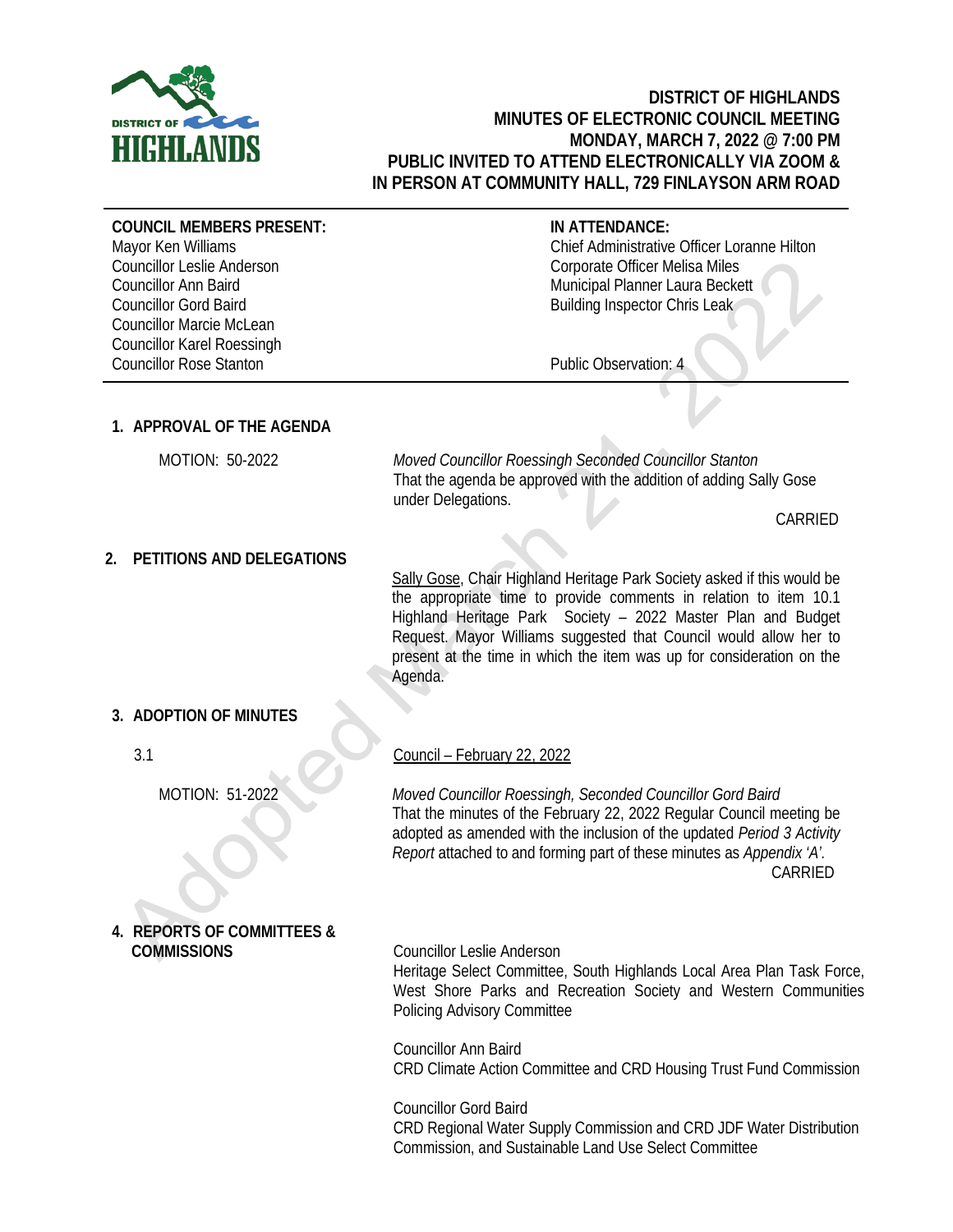### **CRD Regional Water Supply Commission**

Attended a CRD Regional Water Supply Commission meeting and provided highlights.

Councillor Marcie McLean Coexisting with Carnivores Alliance and Greater Victoria Family Court and Youth Justice Committee

Councillor Karel Roessingh Capital Region Emergency Services Telecommunications (CREST), CRD Arts and Greater Victoria Public Library Board

Councillor Rose Stanton Emergency Planning, Social Sustainability Select Committee, and Inter-Municipal Advisory Committee on Disability Issues

## **Inter-Municipal Advisory Committee on Disability Issues**

Attended Inter-Municipal Advisory Committee on Disability Issues meeting where municipalities shared different accessibility initiatives they are taking within their jurisdictions.

Mayor Williams

#### **Wed. Feb 23rd, Cultural Perspectives Training Zoom Meeting**

The Indigenous Perspectives Society presented skills training to CRD Directors and Alternates. Councillor Roessingh and I attended the virtual forum which helped in building positive, respectful and reciprocal working relationships with First Nations.

We enjoyed the following topics:

Understanding History

- Understanding the inter-generational impacts from the loss of traditional culture experienced by Indigenous peoples
- Understanding the continued impacts of colonization

Dispelling Myths and Stereotypes

- Reflecting on how unearned advantage and stereotypes impact our work and relationships
- Applying anti-oppressive, decolonizing ideologies and methods into our work and daily life

Building Local Relationships

- Identifying examples of how unearned advantage can impact relationships
- Defining cultural safety, identify what culturally safe practices look like, and how they can be introduced to the work-place

Thanks to Lizz Brooks and the Indigenous Perspectives Society for creating a great program.

#### **Wed. March 2nd CRD Finance Committee**

Capital Region Emergency Service Telecommunications Inc Manager Gord Horth spoke at Delegations and made a pitch for better communication with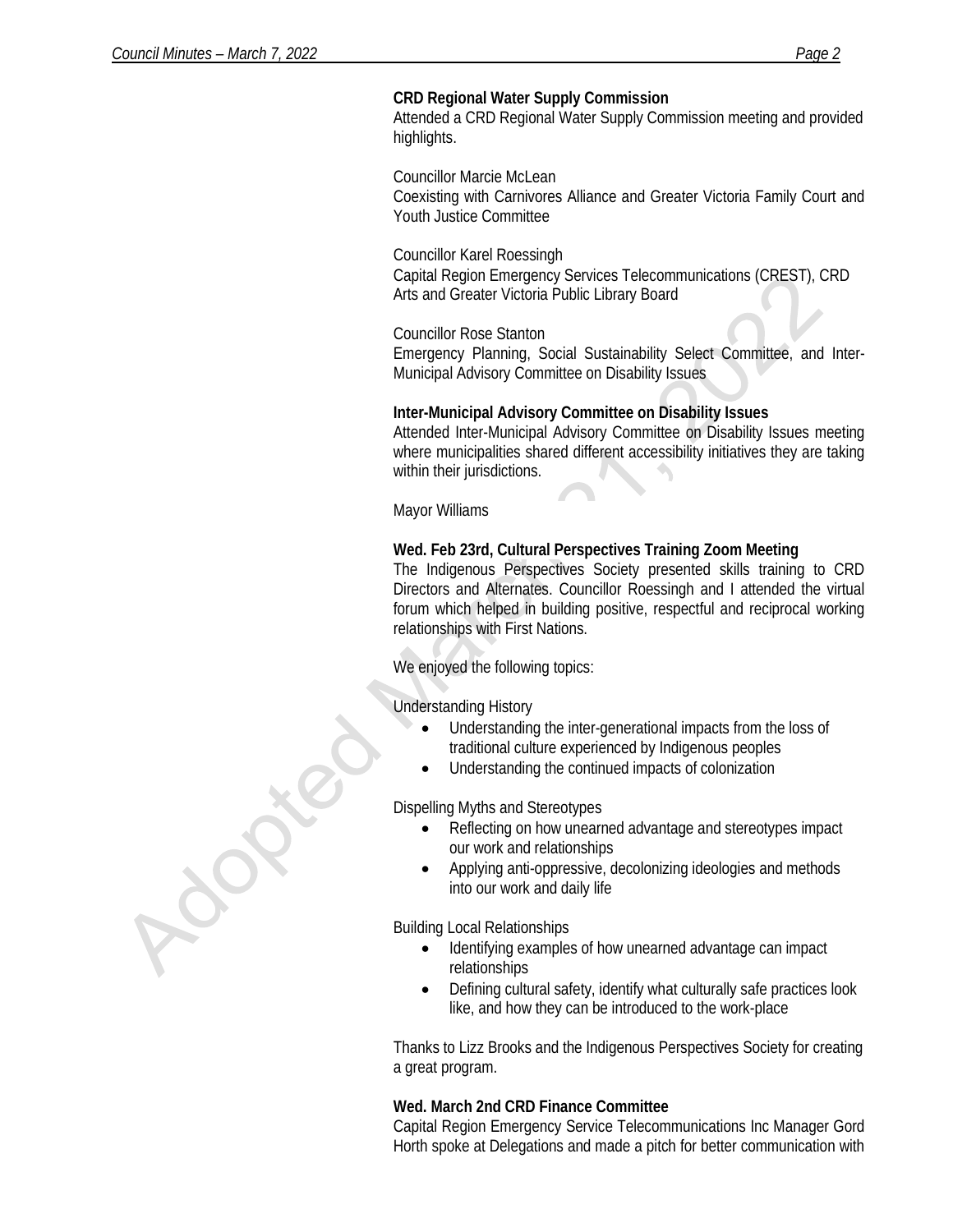CRD staff:

The Finance Committee recommended to the CRD Board that CAO Bob Lapham be authorized to enter into a service agreement with CREST: [https://crd.ca.legistar.com/LegislationDetail.aspx?ID=30786&GUID=578BE](https://crd.ca.legistar.com/LegislationDetail.aspx?ID=30786&GUID=578BEEEA-B04E-457C-BE9D-0E78F96C4789) [EEA-B04E-457C-BE9D-0E78F96C4789](https://crd.ca.legistar.com/LegislationDetail.aspx?ID=30786&GUID=578BEEEA-B04E-457C-BE9D-0E78F96C4789)

CRD CFO Nelson Chan presented a CRD external grants update [https://crd.ca.legistar.com/LegislationDetail.aspx?ID=30783&GUID=FAE57](https://crd.ca.legistar.com/LegislationDetail.aspx?ID=30783&GUID=FAE57AA5-835B-4EC7-B130-237C800BF662) [AA5-835B-4EC7-B130-237C800BF662](https://crd.ca.legistar.com/LegislationDetail.aspx?ID=30783&GUID=FAE57AA5-835B-4EC7-B130-237C800BF662)

Mr. Chan also gave a Capital Regional District Investment Portfolio Holdings and Annual Performance Update and the Committee recommended to the CRD Board that it be received for information. [https://www.crd.bc.ca/docs/default-source/crd-document](https://www.crd.bc.ca/docs/default-source/crd-document-library/committeedocuments/financeandcorporateservicescommittee/20220302/2022-03-02agendapkgfc.pdf?sfvrsn=2946e3cd_4)[library/committeedocuments/financeandcorporateservicescommittee/20220](https://www.crd.bc.ca/docs/default-source/crd-document-library/committeedocuments/financeandcorporateservicescommittee/20220302/2022-03-02agendapkgfc.pdf?sfvrsn=2946e3cd_4) [302/2022-03-02agendapkgfc.pdf?sfvrsn=2946e3cd\\_4](https://www.crd.bc.ca/docs/default-source/crd-document-library/committeedocuments/financeandcorporateservicescommittee/20220302/2022-03-02agendapkgfc.pdf?sfvrsn=2946e3cd_4)

And finally the Finance Committee recommended to the Board:

1. That the amended CRD Investment Policy be adopted; and

2. That this staff report and the adopted CRD Investment Policy be forwarded to member municipalities for consideration. [https://crd.ca.legistar.com/LegislationDetail.aspx?ID=30785&GUID=3DD0E](https://crd.ca.legistar.com/LegislationDetail.aspx?ID=30785&GUID=3DD0EBBC-CE07-49FB-8D03-ACFFBF73BCB4) [BBC-CE07-49FB-8D03-ACFFBF73BCB4](https://crd.ca.legistar.com/LegislationDetail.aspx?ID=30785&GUID=3DD0EBBC-CE07-49FB-8D03-ACFFBF73BCB4)

**5. RATIFICATION OF COMMITTEE RECOMMENDATIONS**

# **6. INTRODUCTION OF LATE ITEMS**

- **7. UNFINISHED BUSINESS**
	- 7.1

MOTION: 52-2022

**8. CORRESPONDENCE**

MOTION: 53-2022

## Report, Municipal Planner, March 1, 2022 (0410.25/6430.04) **RE: SECONDARY SUITES AND ACCESSORY DWELLING UNITS**

*Moved Councillor Gord Baird, Seconded Councillor Roessingh* That item 6 under, "Draft Zoning Bylaw Amendments for Accessory Dwelling Units read: "ADU's must meet the setbacks for principal dwellings on a property,"

And further that staff be directed to forward the document entitled, "Secondary Suites / Accessory Dwelling Units – March 7, 2022 Proposed Changes," as amended to a Committee of the Whole.

CARRIED

Correspondence, Hon. Selina Robinson, Minister of Finance, February, 9, 2022 (7500.20) **RE: LETTER OF RESPONSE REGARDING CLASSIFICATION,** 

# **ASSESSMENT, AND TAXATION OF RAILWAY AND INDUSTRIAL OPERATIONS**

*Moved Councillor Roessingh, Seconded Councillor Stanton* That the letter from the Minister of Finance be received.

<sup>8.1</sup>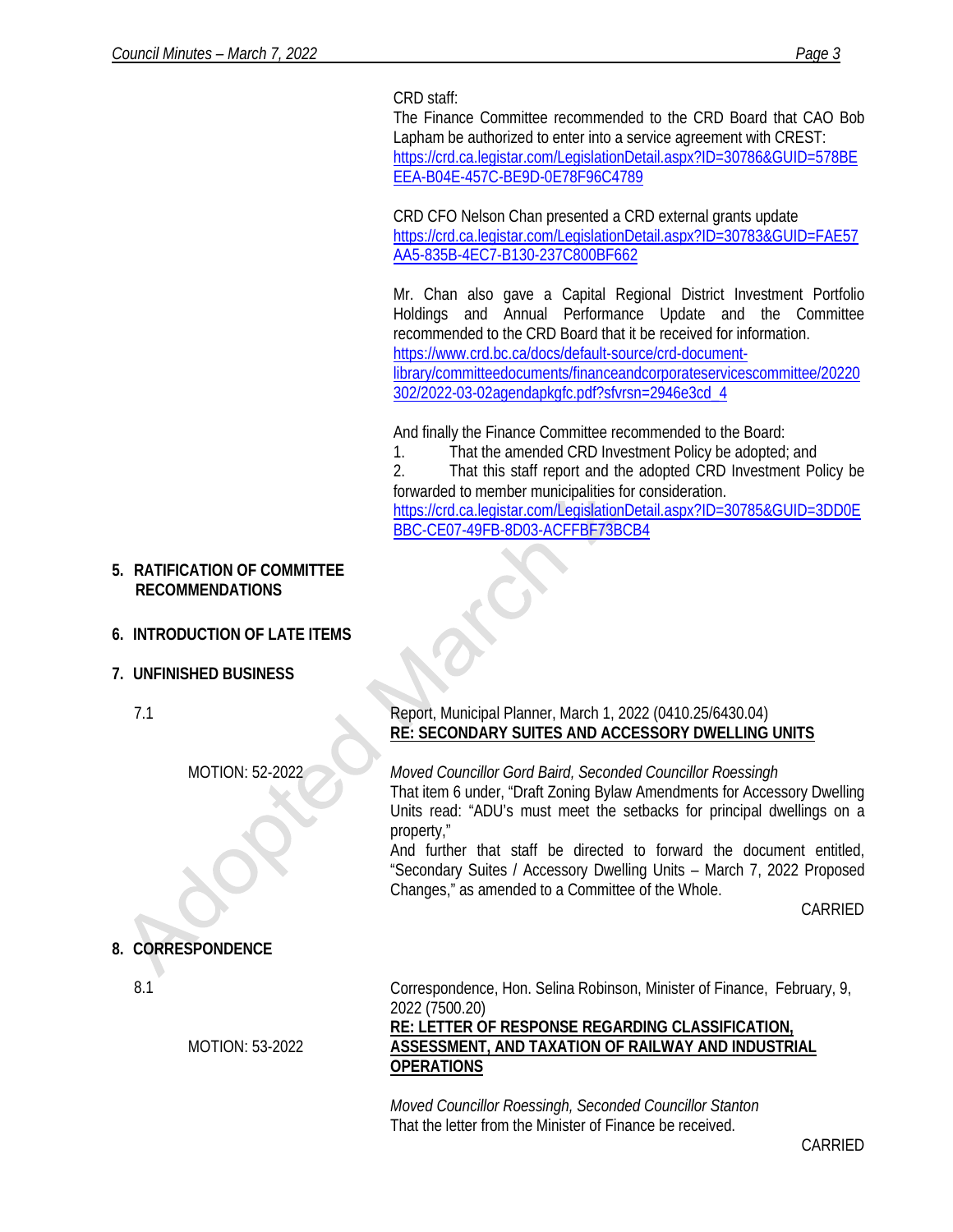# **9. BYLAWS**

| 9.1                     | Report, Corporate Officer, February 23, 2022 (3900-434)<br>RE: SEWER FEES BYLAW - 2022                                                                                                                                                                                                                                                                                             |
|-------------------------|------------------------------------------------------------------------------------------------------------------------------------------------------------------------------------------------------------------------------------------------------------------------------------------------------------------------------------------------------------------------------------|
| <b>MOTION: 54-2022</b>  | Moved Councillor Gord Baird, Seconded Councillor Stanton<br>That Sewer Fees and Certain Sewer User Requirements and Regulations<br>for the Rivers Crossing Area at 1150 Bear Mountain Parkway Bylaw 373,<br>2015, Amendment No. 6, Bylaw 434, 2022 be introduced and read a first<br>CARRIED<br>time.                                                                              |
| MOTION: 55-2022         | Moved Councillor Ann Baird, Seconded Councillor Anderson<br>That Sewer Fees and Certain Sewer User Requirements and Regulations<br>for the Rivers Crossing Area at 1150 Bear Mountain Parkway Bylaw 373,<br>2015, Amendment No. 6, Bylaw 434, 2022 be read a second time.<br>CARRIED                                                                                               |
| MOTION: 56-2022         | Moved Councillor Roessingh, Seconded Councillor Stanton<br>That Sewer Fees and Certain Sewer User Requirements and Regulations<br>for the Rivers Crossing Area at 1150 Bear Mountain Parkway Bylaw 373,<br>2015, Amendment No. 6, Bylaw 434, 2022 be read a third time.<br>CARRIED                                                                                                 |
| <b>10. NEW BUSINESS</b> |                                                                                                                                                                                                                                                                                                                                                                                    |
| 10.1                    | Report, Corporate Officer, February 25, 2022 (0230.20)<br>RE: HIGHLAND HERITAGE PARK SOCIETY - 2022 MASTER PLAN AND<br><b>BUDGET REQUEST</b>                                                                                                                                                                                                                                       |
| MOTION: 57-2022         | Moved Councillor Roessingh, Seconded Councillor Gord Baird<br>That the Highland Heritage Park Society 2022 Master Plan be approved and<br>that the related funding for the continuation of the drainage and pathways<br>project be included in the 2022 budget for formal consideration;<br>and                                                                                    |
|                         | That \$4000 funding from the COVID-19 Safe Restart Grant be included in<br>the budget and be approved for the Highlands Heritage Park Society to<br>offset lost rental revenue.                                                                                                                                                                                                    |
|                         | CARRIED                                                                                                                                                                                                                                                                                                                                                                            |
| 10.2                    | Report, Building Inspector, February 23, 2022 (3800.01)<br><b>RE: BC ENERGY STEP CODE IMPLEMENTATION</b>                                                                                                                                                                                                                                                                           |
| <b>MOTION: 58-2022</b>  | Moved Councillor Gord Baird, Seconded Councillor Roessingh<br>That the report from the Building Inspector be referred to SLUSC, and that<br>they be given a month to provide comments to Council in Committee of the<br>Whole prior to consideration of a recommendation to Council to incorporate<br>one of the proposed Step Code approaches into the Building Bylaw.<br>CARRIED |
| 10.3                    | Report, Corporate Officer, February 25, 2022 (0400.32)<br><b>RE: MUNICIPAL NOTICE - TAXI APPLICATIONS</b>                                                                                                                                                                                                                                                                          |
| MOTION: 59-2022         | Moved Councillor Roessingh, Seconded Councillor Ann Baird<br>That Council receive the Municipal notice of taxi application                                                                                                                                                                                                                                                         |